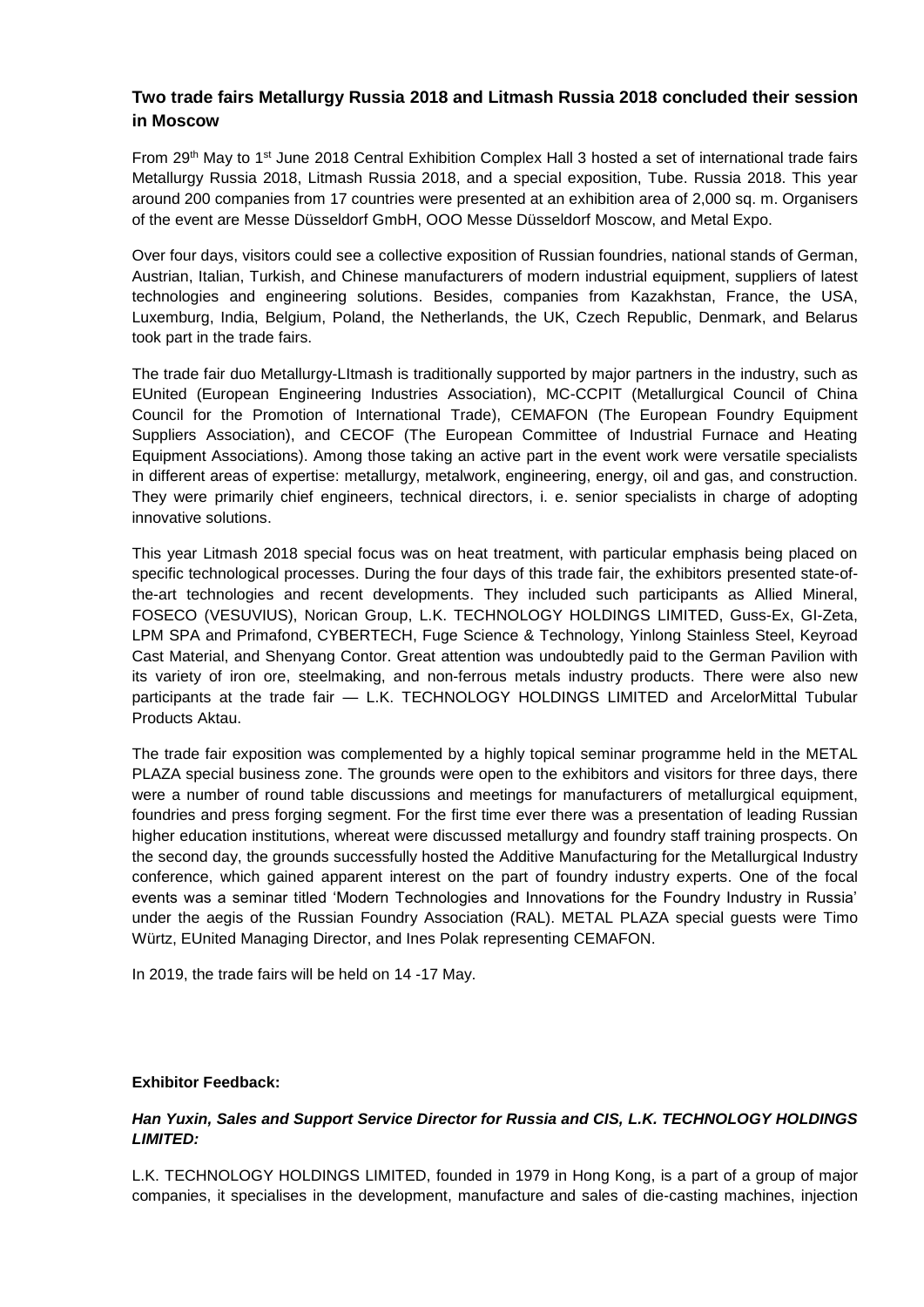moulding machine, and CNC production centres. The company ranks among top 5 injection moulding machine manufacturers in China and makes CNC production centres using the best technical solutions. In 2006, the corporation shares were listed on the Hong Kong Stock Exchange.

In the context of the trade fair, the company presented die-casting machines and CNC metalworking machines. L.K. TECHNOLOGY HOLDINGS LIMITED participated in Metallurgy-Litmash for the first time, but it turned out that many visitors already knew it. The purpose of our participation is promoting L.K. brand and products, as well as RF and CIS market survey. Although the trade fair is not massive, judging by the number or visitors to our stand and the interest in our equipment, it is sufficiently productive. The result surpassed our expectations! After the trade fair, L.K. made a decision to set up a representative office in the Russian Federation in order to competently and promptly provide maintenance services to our clients! The trade fair was organised at a very high level.

### *Polina Kozlyakovskaya, Manager, OOO Inductotherm:*

Inductotherm Group is world's No. 1 producer of inductive and other systems for melting, automatic ladling, welding, heating and heat treatment of ferrous and non-ferrous metals and articles made therefrom, as well as minerals. OOO Inductotherm was founded in 2003 and is a subsidiary of the transnational corporation Inductotherm Group. OOO Inductotherm sells and supplies the corporation equipment, engages in installation supervision and aftersales service for customers ordering the equipment made by Inductotherm Group. For our company, participation in Litmash 2018 may be called successful. Despite the complicated market situation now, our company will continue to take part in the trade fair. In addition, I especially would like to thank the organisers for the high quality of standard stand installation, immediate solution to any arising issues, and organisation of the trade fair altogether, all was fine!

## *Alexander Kuptsov, Executive Director, OOO Vacuumtech:*

OOO Vaccuumtech provides full range of equipment and technological solutions for lost-wax casting, the main areas of business are:

- ∙ Supply, adjustment, and warranty maintenance of equipment for lost-wax casting;
- ∙ Supply of consumables;
- ∙ Turnkey set-up of lost-wax casting fabrication operation
- ∙ Foundry expert examination;
- ∙ Maintenance service, repair and retrofit of equipment supplied;
- ∙ Own production of binding materials for ceramic moulds and some kind of equipment.

The trade fair was productive, but we will be able to discuss it in more detail, when we process all contacts and conduct meetings. This year there were more visitors than last year, although the trade fair is smaller in size. Work at the stand was active. We have not managed to conclude anything yet, but our work does not entail immediate payoff.

### *Ilona Vasilyeva, Sales and Marketing Assistant, Norican Group:*

We are Norican Group comprising four strong global brands – DISA, Italpresse Gauss, StrikoWestofen, and Wheelabrator. We manufacture and sell shot-blasting machines (for cleaning surfaces), equipment for melting aluminium and some other metals. The trade fair was attended by the company's Moscow representative office, as well as our representatives from Germany, Italy, and Austria. We went to the trade fair with the purpose of meeting potential clients, presenting our equipment and image making for Norican Group with its brands as one whole company, and not as an organisation with smaller brands. Although most visitors were known to us through previous projects, we discussed prospective cooperation on new orders in future; we also met new companies that may become our partners or